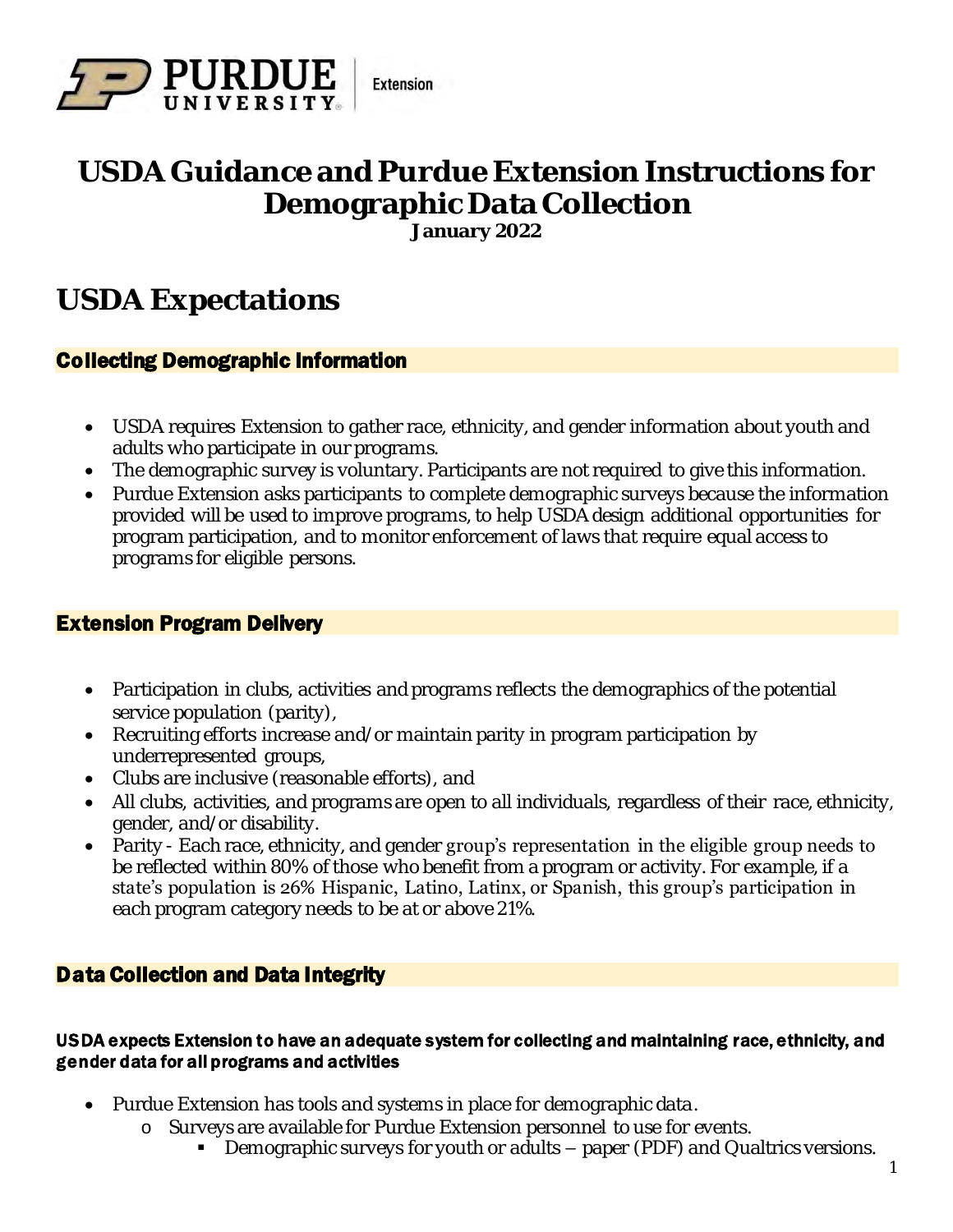

- o 4-H Online and 4-H Common Measures contain demographic questions.
- o HHS Survey Builder (adults only) surveys contain demographic questions.
- Purdue Extension maintains demographic data.
	- o Paper versions are stored in locked file drawers/cabinets.
	- o Online versions are stored in Qualtrics, or a limited-access drive, via a Purdue computer.
	- o Extension personnel report participant self-reported demographic totals in Digital Measures (DM) on the Learning Events screen.

#### Race, ethnicity, and gender data are to be analyzed against Census data

- Purdue Extension's Evaluation Team runs DM learning events demographic data reports and compares to the Indiana Census data for parity.
- County Extension Directors complete the annual County Compliance Report documenting Extension participant demographic data and county census data.
- 4-H Program Area administrative staff pull 4-H online demographic data reports annually and compile the ES237 report.

#### Participants are requested to self-identify

- Purdue Extension is required to ask about participant demographic information and to give participants the opportunity to self-identify race, ethnicity, and gender.
- Purdue Extension personnel may not make any kind of guess about demographic information including observation of participants.

#### There are no apparent issues with data integrity

- Purdue Extension is to make sure race, ethnicity, and gender data are reported for those who participate in programs.
- For individuals who "sign-up" or "register" for a program, but do not show-up or take part in the program, Purdue Extension may not include their demographic data in the totals.

## **Purdue Extension Personnel: Preparation for Collecting Demographic Data**

• Extension personnel are to read and become familiar with the race, ethnicity, and gender descriptions.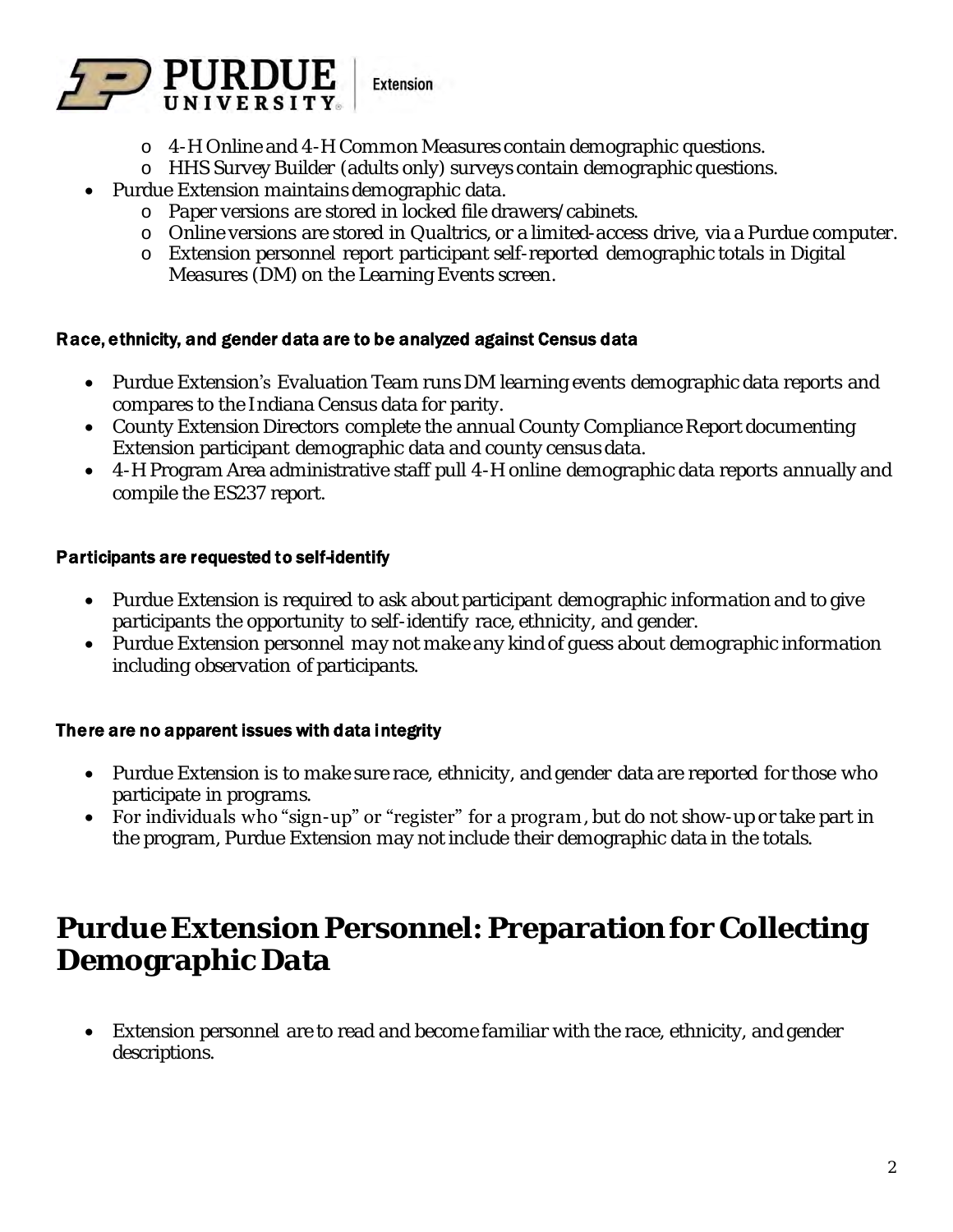

- For reporting gender:
	- o **Gender**
		- Female
		- Male
		- $\blacksquare$  Non-binary  $-$  A person who is not exclusively male or female, who is more than one gender, or experiences fluid gender.
- For reporting ethnicity and race:
	- o **Overview of 2015 National Content Test Research Study -** The 2015 National Content Test (NCT) provides the U.S. Census Bureau with empirical research that contributed to the planning for the content of the 2020 Census race/ethnicity question(s).
	- o **RACE, ETHNICITY, OR ORIGIN** 
		- In the 2015 National Content Test, an individual's response is based upon selfidentification. People may choose one or more response categories to represent their identity or identities. The categories included in the questionnaire generally reflect social definitions recognized in this country, and do not attempt to define groups biologically, anthropologically, or genetically.
		- The major categories and examples are listed in order of population size, from largest to smallest. Examples represent the different geographic regions in each of the major categories.
	- o **The following descriptions define each of the categories:** 
		- **White -** The category "White" includes all individuals who identify with one or more nationalities or ethnic groups originating in Europe. Examples of these groups include, but are not limited to, German, Irish, English, Italian, Polish, and French. The category also includes groups such as Scottish, Norwegian, Dutch, Slavic, Cajun, Roma, etc.
		- **Hispanic, Latino, [Latinx], or Spanish -** The category "Hispanic, Latino, or Spanish" includes all individuals who identify with one or more nationalities or ethnic groups originating in Mexico, Puerto Rico, Cuba, Central and South American, and other Spanish cultures. Examples of these groups include, but are not limited to, Mexican or Mexican American, Puerto Rican, Cuban, Salvadoran, Dominican, and Colombian. The category also includes groups such as Guatemalan, Honduran, Spaniard, Ecuadorian, Peruvian, Venezuelan, etc.
		- Black or African American The category "Black or African American" includes all individuals who identify with one or more nationalities or ethnic groups originating in any of the black racial groups of Africa. Examples of these groups include, but are not limited to, African American, Jamaican, Haitian, Nigerian, Ethiopian, and Somali. The category also includes groups such as Ghanaian, South African, Barbadian, Kenyan, Liberian, Bahamian, etc.
		- **Asian -** The category "Asian" includes all individuals who identify with one or more nationalities or ethnic groups originating in the Far East, Southeast Asia, or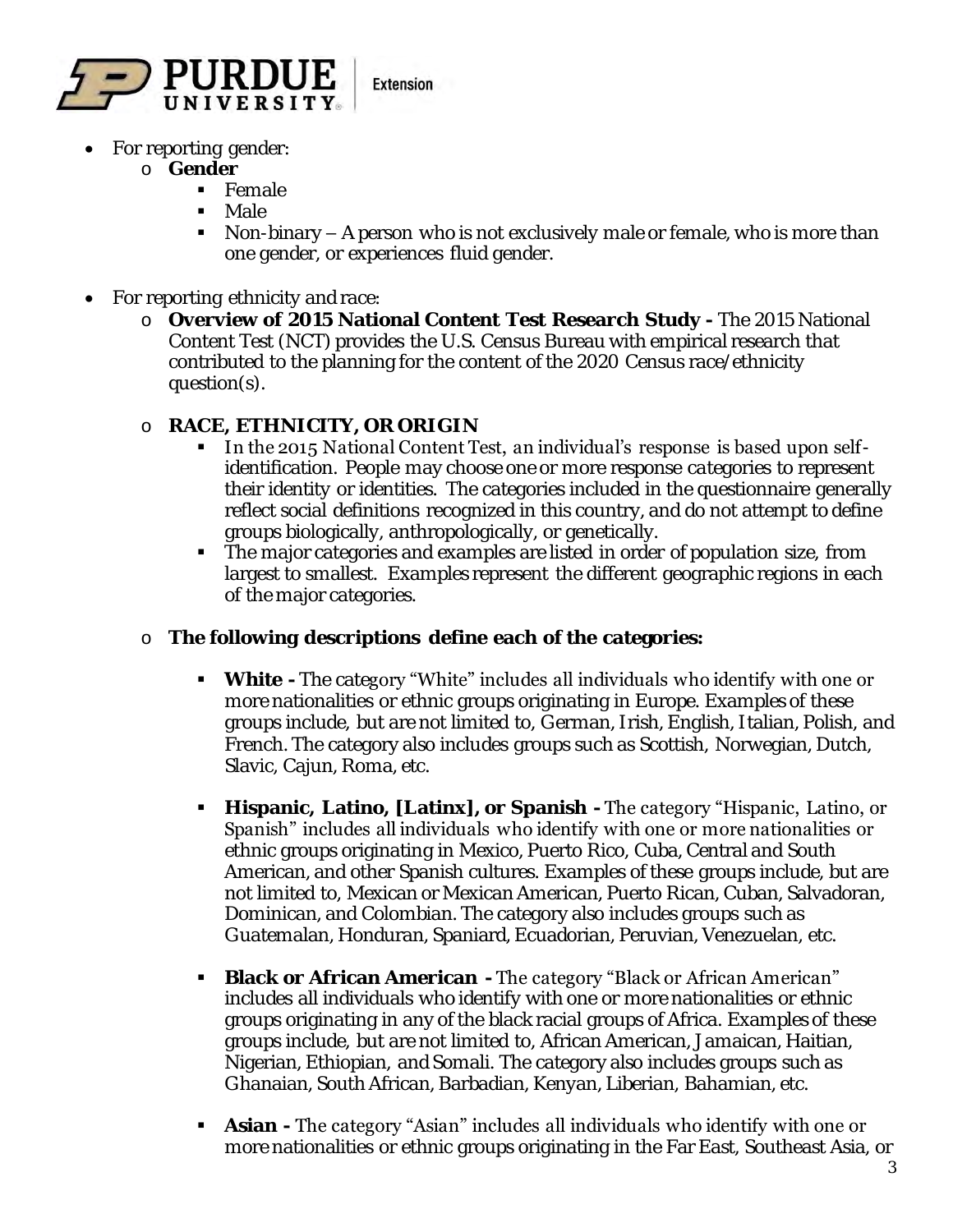

the Indian subcontinent. Examples of these groups include, but are not limited to, Chinese, Filipino, Asian Indian, Vietnamese, Korean, and Japanese. The category also includes groups such as Pakistani, Cambodian, Hmong, Thai, Bengali, Mien, etc.

- American Indian or Alaska Native The category "American Indian or Alaska Native" includes all individuals who identify with any of the original peoples of North and South America (including Central America) and who maintain tribal affiliation or community attachment. It includes people who identify as "American Indian" or "Alaska Native" and includes groups such as Navajo Nation, Blackfeet Tribe, Mayan, Aztec, Native Village of Barrow Inupiat Traditional Government, Nome Eskimo Community, etc.
- **EXECT After Arigan The category "Middle Eastern or North Caster Arigan Arigan Contract Arigan Contract Arigan Contract Arigan Contract Arigan Contract Arigan Contract Arigan Contract Arigan Contract Arigan Contract Arig** African" includes all individuals who identify with one or more nationalities or ethnic groups originating in the Middle East or North Africa. Examples of these groups include, but are not limited to, Lebanese, Iranian, Egyptian, Syrian, Moroccan, and Algerian. The category also includes groups such as Israeli, Iraqi, Tunisian, Chaldean, Assyrian, Kurdish, etc.
- Native Hawaiian or Other Pacific I slander The category "Native Hawaiian or Other Pacific Islander" includes all individuals who identify with one or more nationalities or ethnic groups originating in Hawaii, Guam, Samoa, or other Pacific Islands. Examples of these groups include, but are not limited to, Native Hawaiian, Samoan, Chamorro, Tongan, Fijian, and Marshallese. The category also includes groups such as Palauan, Tahitian, Chuukese, Pohnpeian, Saipanese, Yapese, etc.
- Some other race, ethnicity, or origin "Some other race, ethnicity, or origin" includes all other responses not included in the categories above.

**SOURCE: 2015 National Content Test Race and Ethnicity Analysis Report: A New Design for the 21st Century,** Issued February 28, 2017, Version 1.0, Prepared by Kelly Matthews, Jessica Phelan, Nicholas A. Jones, Sarah Konya, Rachel Marks, Beverly M. Pratt, Julia Coombs, Michael Bentley. [https://www.census.gov/programs-surveys/decennial](https://www.census.gov/programs-surveys/decennial-census/decade/2020/planning-management/plan/final-analysis/2015nct-race-ethnicity-analysis.html)[census/decade/2020/planning-management/plan/final-analysis/2015nct-race-ethnicity](https://www.census.gov/programs-surveys/decennial-census/decade/2020/planning-management/plan/final-analysis/2015nct-race-ethnicity-analysis.html)[analysis.html](https://www.census.gov/programs-surveys/decennial-census/decade/2020/planning-management/plan/final-analysis/2015nct-race-ethnicity-analysis.html)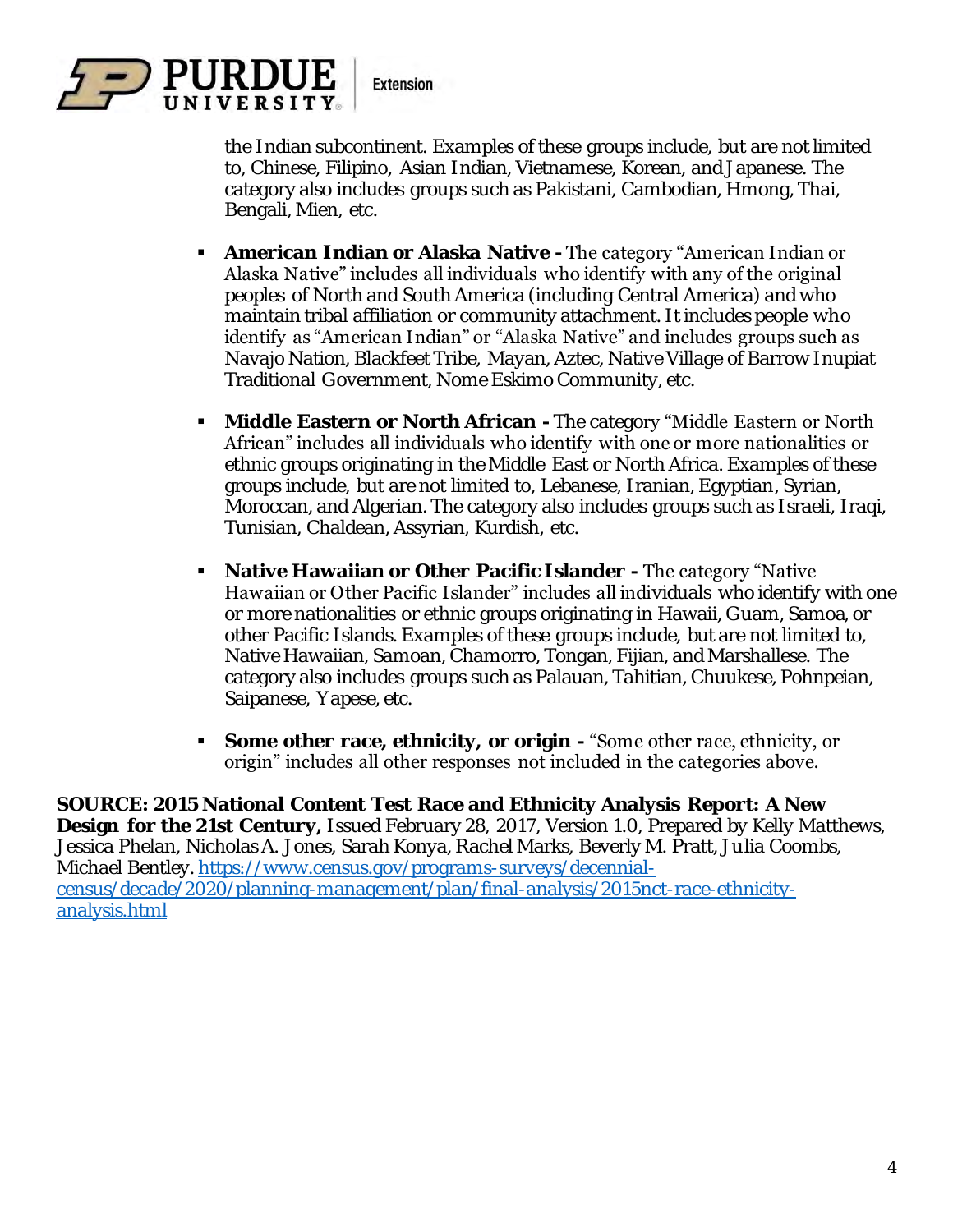

# **Purdue Extension Personnel: Instructions**

### Demographic Survey Resources

- Two demographic surveys are available one for youth and one for adults.
	- o Paper Surveys
		- $\blacksquare$   $\mathcal{V}_4$  page and  $\mathcal{V}_2$  page PDFs are available for both Youth and Adult participants
	- o Qualtrics Surveys
		- Qualtrics Survey Files (QSF) are available to be copied to Extension personnel Purdue Qualtrics accounts to create the youth and/or adult demographic surveys, or to add to a post-survey.

## Data Collection

- Names and addresses cannot be collected with race, ethnicity, and gender.
- Ask race, ethnicity, and gender of participants who attend the event, not the registrants who sign up, because they may not attend.
- In-person events
	- o During onsite check-in / registration ask participants to fill out the demographic survey.
	- o Keep completed demographic surveys private. Individuals fill out their own form. They do not fill out a public sign-in sheet where they are asked to document their race, ethnicity, and gender.
		- **•** If programs collect demographic information at the time of a program, individual survey forms would be used instead of public participant sign-in sheets.
			- Collecting race, ethnicity, and gender data on participant sign-in sheets raises privacy concerns because such sign-in sheets allow participants to view other participants' information. This method of collection could also result in fewer participants self-identifying their race, ethnicity, and gender data and more difficulty accurately determining parity in participation.
	- o The Qualtrics survey QR Code or a shortened URL could be posted at the check-in table where individuals could access and complete the survey via their mobile phone or device.
- Virtual events
	- o Post the Qualtrics URL and/or QR Code on the opening slide.
	- o Post the Qualtrics URL in the Chat at beginning, during breaks, or at the end of event.
	- o Ask participants to fill out survey just once.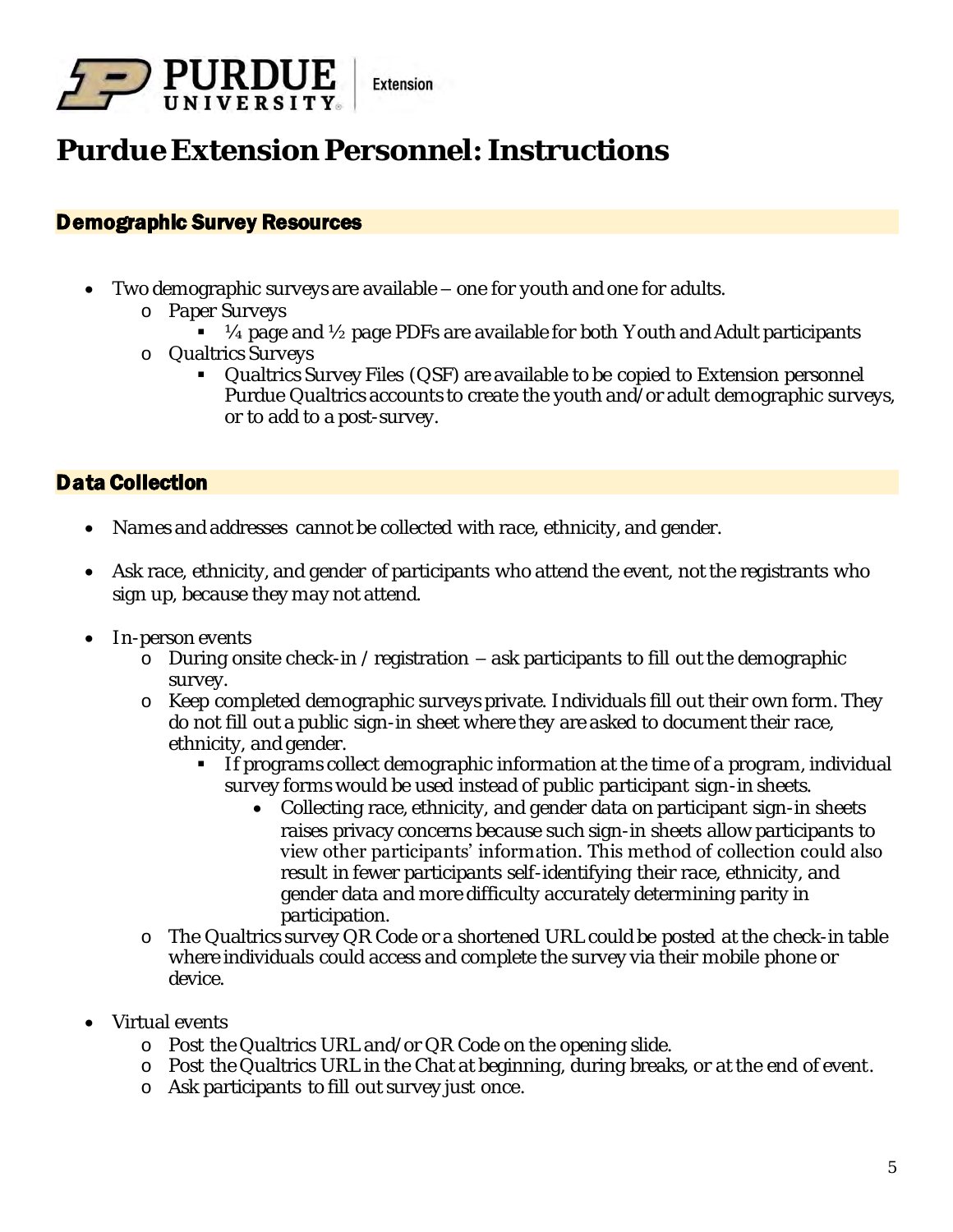

- Recorded/Posted events
	- o Post the Qualtrics URL and/or QR Code on the opening slide.
	- o Ask participants to fill out survey just once.
- Statewide, signature, collaborative, multi-session programs for collecting race, ethnicity, and gender – ask participants at the start of the program.
	- o Avoid asking race, ethnicity, and gender in the post-survey.
	- o May include other types of descriptive information (# of acres, age ranges, education level, etc.) in the post-survey.
	- o However, there may be exceptions for collecting race, ethnicity, and gender with postsurveys for comparative analysis.
- Youth demographic information
	- o For in-school 4-H or other youth programs, race, ethnicity, and gender data for students previously collected by schools, may be used.
	- o For programs for youth younger than 4th grade, educators may ask the parent / legal guardian to complete the demographic survey.
	- o For 4-H educators using Common Measures 2.0 surveys, race, ethnicity, and gender data will be included, so demographic data will not need to be collected separately.
- Purdue Extension personnel are to provide the following instructions to participants. Instructions are at the top of the demographic surveys, can be posted on the check-in table, or may be read aloud as appropriate.
	- o **YOUTH PARTICIPANTS**
		- You have been given this survey because you have participated in a Purdue Extension program. Your answers are important, and they will be kept private. But, if you don't want to fill out the survey, you don't have to or if there is a question you don't want to answer, you can leave it blank. There are no right or wrong answers, so please answer all questions honestly. Thank you.
	- o **ADULT PARTICIPANTS**
		- Purdue Extension programs are open to everyone. We are required to report race, ethnicity, and gender of program participants to the U.S. Department of Agriculture (USDA). Only total numbers across all programs are reported so USDA will not be able to identify your individual responses. Your responses are voluntary and help Purdue Extension improve its programming. Thank you.

### Keep Demographic Information Private

- At the event
	- o Keep completed demographic surveys private. Individuals fill out their own form. They do not fill out a public sign-in sheet where they are asked to document their race, ethnicity, and gender.
	- o Place completed demographic surveys in a file folder, envelope, or box.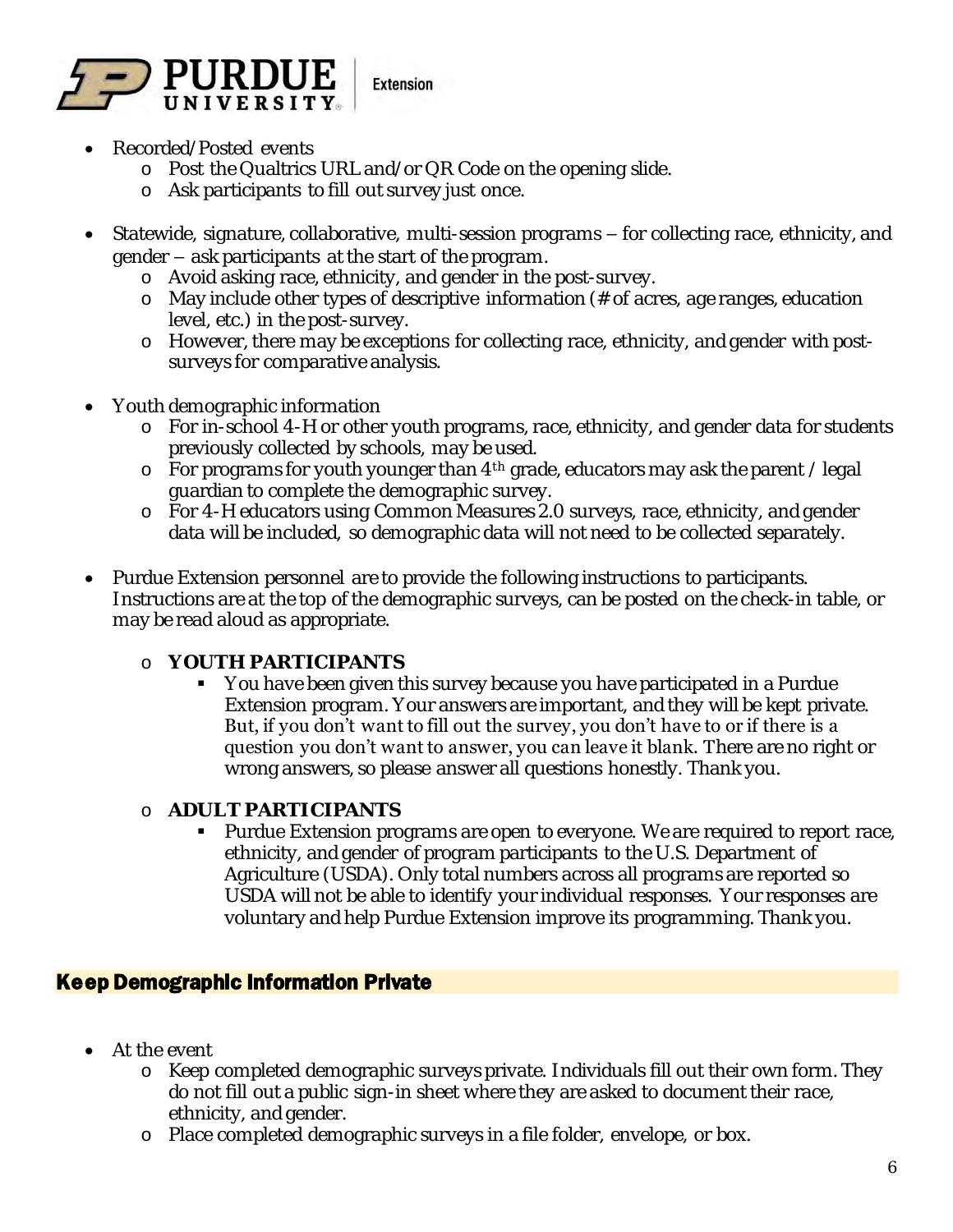

- After the event
	- o Keep completed paper surveys private and in a locked drawer/closet.
	- o For Qualtrics data, export data or run a report to get results. Store documents on a Purdue limited access drive. Do not keep data/results on a flash drive or private laptop or device.
- After one year
	- o Shred paper surveys.
	- o Delete electronic data or reports.

#### Report Demographics in Digital Measures

- Demographic data are reported in DM on the Learning Event screen.
- Compilation of demographic survey data
	- o Sort completed surveys by youth and adult
		- $\blacksquare$  If under 18, they are youth
		- **If 18 or older, they are adult**
		- **If response for age is "prefer not to answer", put that response in the age group of** the survey used – youth demographics or adult demographics.
	- o Count the number of youth and the number of adults who completed the demographic survey.
	- o Enter totals for youth and adults in DM "**Number of individuals who self-report demographics (race/ethnicity/gender)**"

| <b>Learner sessions (Record number of times met in</b><br>$\boldsymbol{\Theta}$<br>month.)* | <b>Learner minutes (Total minutes of instructions for</b><br>Θ<br>the number of learner session(s)*  | <b>DIRECT CONTACTS - Total # of Youth Learners at</b><br>All Sessions (If learners attended multiple<br>€<br>sessions, count them EACH time.)* | <b>DIRECT CONTACTS - Total # of Adult Learners at</b><br>All Sessions (If learners attended multiple<br>$\boldsymbol{\Theta}$<br>sessions, count them EACH time.)* |
|---------------------------------------------------------------------------------------------|------------------------------------------------------------------------------------------------------|------------------------------------------------------------------------------------------------------------------------------------------------|--------------------------------------------------------------------------------------------------------------------------------------------------------------------|
| Number of UNIQUE individuals who attended the learning event<br>Youth <sup>®</sup>          | - 0<br>Adult <sup>*</sup>                                                                            |                                                                                                                                                |                                                                                                                                                                    |
|                                                                                             | Number of individuals who self-reported demographics (ethnicity/race/gender/age) via standard survey | $\Omega$                                                                                                                                       |                                                                                                                                                                    |

- Tabulate survey demographic information.
	- o Youth surveys **Race/Ethnicity** Document total number of responses for:
		- **E** Hispanic, Latino, Latinx, or Spanish
		- Middle Eastern or North African
		- White
		- Black or African American
		- Asian
		- American Indian or Alaska Native
		- Native Hawaiian or Other Pacific I slander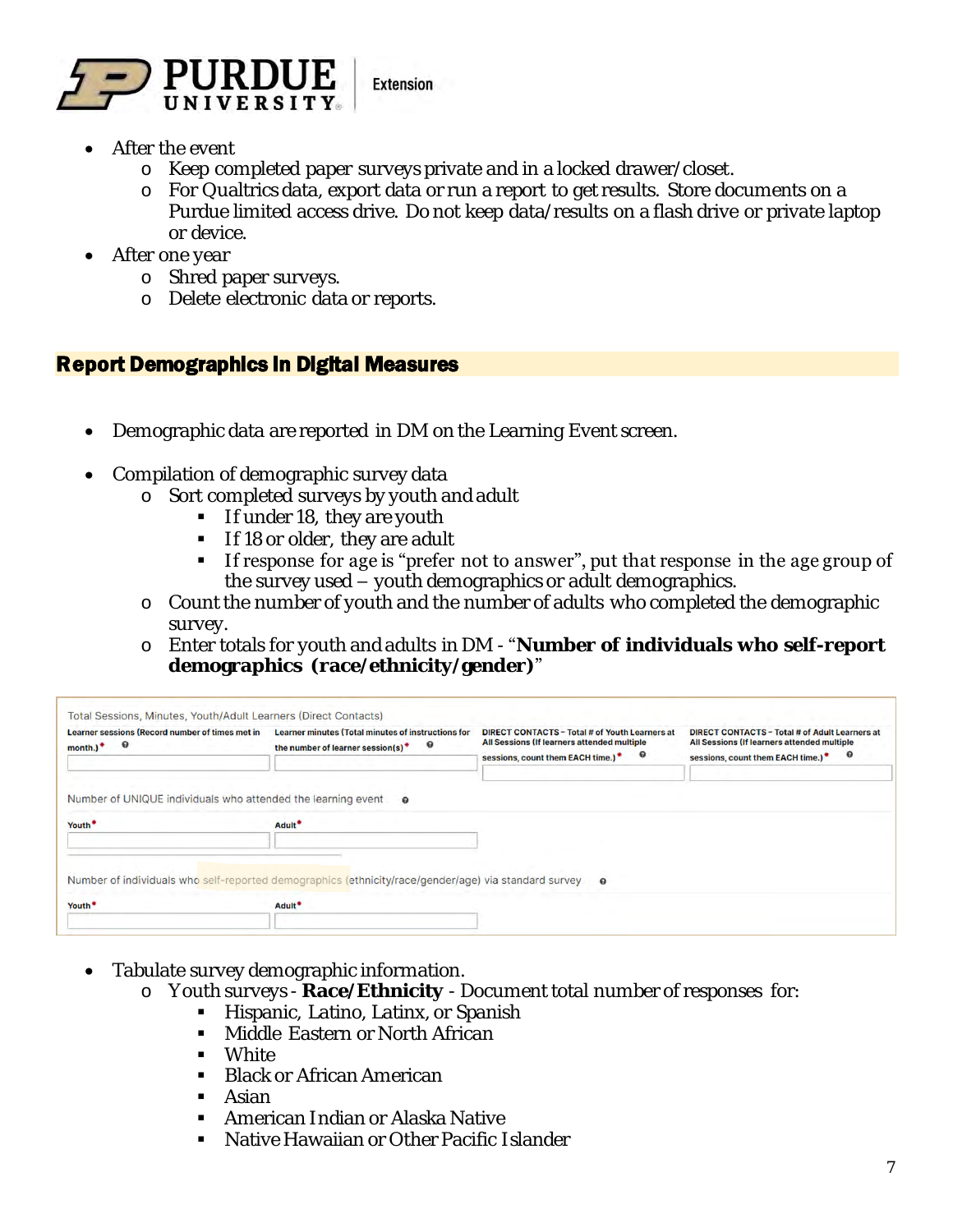

- Some other race, ethnicity, or origin
- **I don't know or I prefer not to answer**
- o Adult surveys **Race/Ethnicity** Document total number of responses for:
	- **E** Hispanic, Latino, Latinx, or Spanish
	- Middle Eastern or North African
	- White
	- Black or African American
	- Asian
	- American Indian or Alaska Native
	- Native Hawaiian or Other Pacific Islander
	- Some other race, ethnicity, or origin
	- **In don't know or I prefer not to answer**
- Compile "**Tribe**" responses
	- o List each once, but do not document duplicates.
	- o Example:
		- Responses: Cherokee, Cherokee, Miami, Delaware, Delaware, Delaware, Shawnee
		- Document in DM: Cherokee, Miami, Delaware, Shawnee
- Compile "**Some other race, ethnicity, or origin**" responses.
	- o List each once, but do not document duplicates.
- Count the number of **individuals reporting two or more races**.
	- o White, Black or African American, Asian, American Indian or Alaska Native, Native Hawaiian or Other Pacific Islander, and Some other race, ethnicity, or origin.
	- o Do not include Hispanic, Latino, Latinx, or Spanish, or Middle Eastern or North African.
- Document **Gender** total numbers of responses for:
	- o Female
	- o Male
	- o Non-Binary
	- o Other
	- o Prefer not to answer

#### • Compile Gender "**Other**" responses

o List each once, but do not document duplicates.